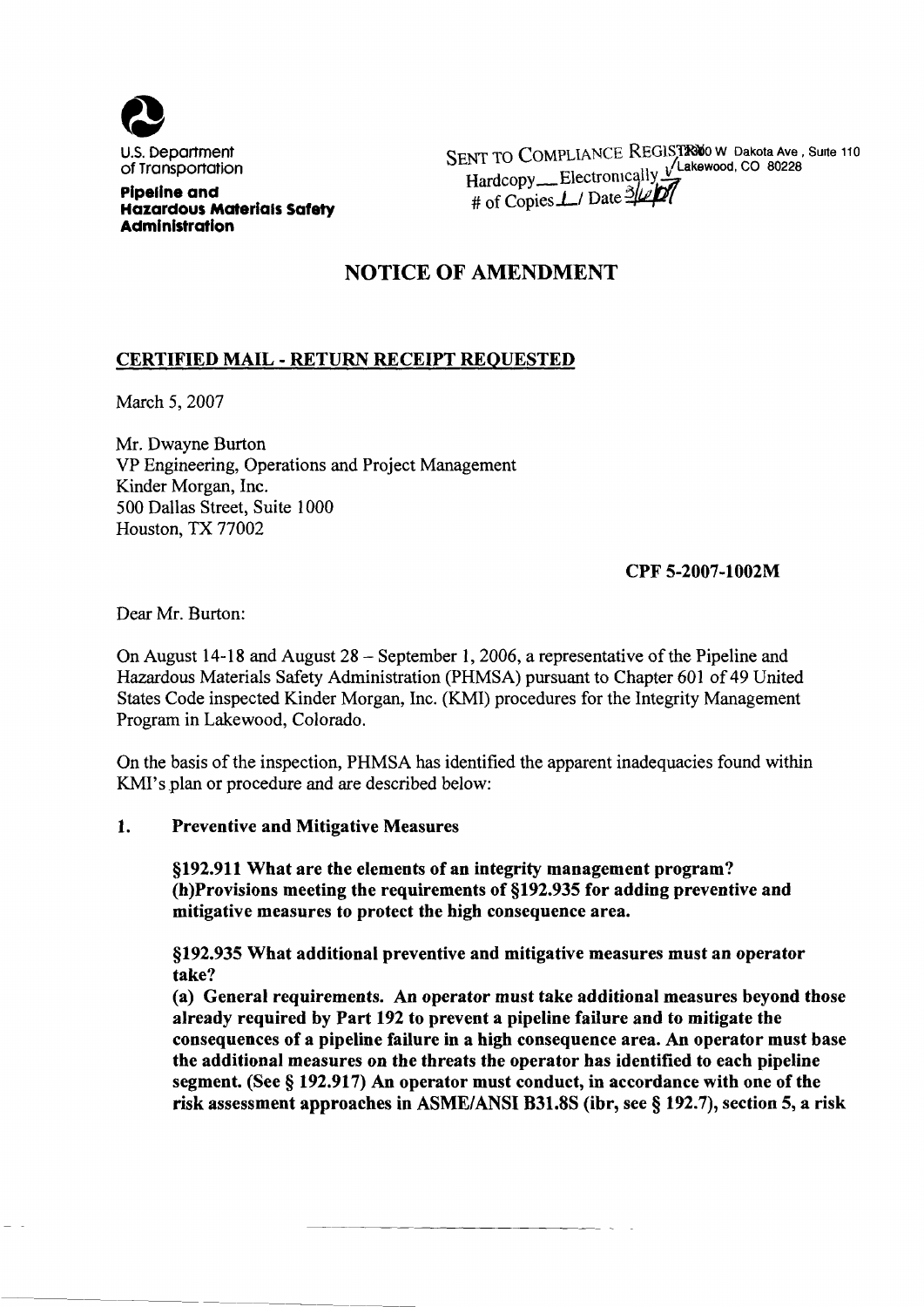analysis of its pipeline to identify additional measures to protect the high consequence area and enhance public safety. Such additional measures include, but are not limited to, installing Automatic Shut-off Valves or Remote Control Valves, installing computerized monitoring and leak detection systems, replacing pipe segments with pipe of heavier wall thickness, providing additional training to personnel on response procedures, conducting drills with local emergency responders and implementing additional inspection and maintenance programs.

\$192. 937 (b) Evaluation. An operator must conduct a periodic evaluation as frequently as needed to assure the integrity of each covered segment. The periodic evaluation must be based on a data integration and risk assessment of the entire pipeline as specified in  $\S 192.917$ . For plastic transmission pipelines, the periodic evaluation is based on the threat analysis specified in  $\S$  192.917(d) For all other transmission pipelines, the evaluation must consider the past and present integrity assessment results, data integration and risk assessment information (§ 192.917), and decisions about remediation {g 192. 933) and additional preventive and mitigative actions  $(8\ 192.935)$ . An operator must use the results from this evaluation to identify the threats specific to each covered segment and the risk represented by these threats.

### Item 1A: §192.911(h) and §192.937(b)

The KMI procedure for establishing when continual evaluations are needed do not explicitly require that a reevaluation be conducted in response to significant leaks, failures, or incidents.

#### Item 1B: §192.911(h) and §192.935(a)

IMP I 0070 provides a framework describing requirements for the P&M Measures program. However, KMI has not defined the detailed process steps used for identifying additional measures based on identified threats to each pipeline segment and the risk analysis.

#### $2.$ Management of Change

\$192. 911 What are the elements of an integrity management program? (k) A management of change process as outlined in ASME/ANSI B31. 8S, section 11.

\$192. 909(b) Notification. An operator must notify OPS, in accordance with \$192. 949, of any change to the program that may substantially affect the program's implementation or may significantly modify the program or schedule for carrying out the program elements. An operator must also notify a State or local pipeline safety authority when either a covered segment is located in a State where OPS has an interstate agent agreement, or an intrastate covered segment is regulated by that State. An operator must provide the notification within 30 days after adopting this type of change into its program.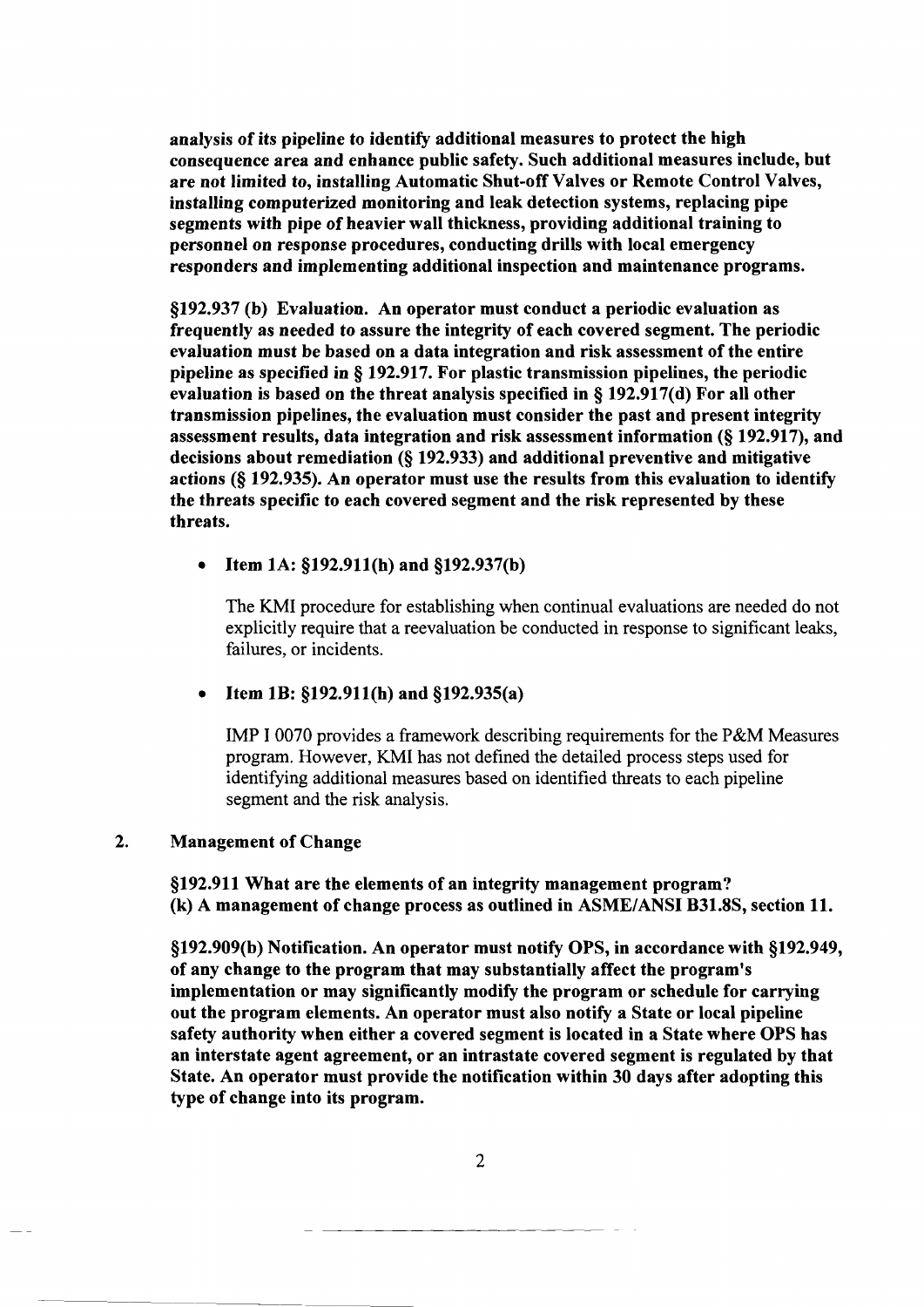#### ASME B31.8S-2001, Section 11

(a) Formal management of change procedures shall be developed in order to identify and consider the impact of changes to pipeline systems and their integrity. These procedures should be flexible enough to accommodate both major and minor changes, and must be understood by the personnel that use them. Management of change shall address technical, physical, procedural and organizational changes to the system whether permanent or temporary. The process should incorporate planning for each of these situations and consider the unique circumstances of each.

A management of change process includes the following:

- (1) Reason for change
- (2) Authority for approving changes
- {3) Analysis of implications
- (4) Acquisition of required work permits
- (5) Documentation
- (6) Communication of change to affected parties
- {7) Time limitations
- (8) Qualification of staff

(b) The operator shall recognize that system changes can require changes in the integrity management program and conversely, results from the program can cause system changes. The following are examples that are gas pipeline specific but are by no means all inclusive.

Item 2A:  $$192.911(k)$  and ASME B31.8S-2001, Section 11(a)

KMICD Lander Hudson Lateral was listed as an HCA in the 2004 BAP. This HCA was removed from the BAP in the 12/17/2005 BAP. KMI did not document the reason for change, authority for approving change, analysis of implications, or the communication of the change to affected parties.

### Response to this Notice

This Notice is provided pursuant to 49 U.S.C.  $\S$  60108(a) and 49 C.F.R.  $\S$  190.237. Enclosed as part of this Notice is a document entitled Response Options for Pipeline Operators in Compliance Proceedings. Please refer to this document and note the response options. Be advised that all material you submit in response to this enforcement action is subject to being made publicly available. If you believe that any portion of your responsive material qualifies for confidential treatment under 5 U.S.C. 552(b), along with the complete original document you must provide a second copy of the document with the portions you believe qualify for confidential treatment redacted and an explanation of why you believe the redacted information qualifies for confidential treatment under 5 U.S.C. 552(b). If you do not respond within 30 days of receipt of this Notice, this constitutes a waiver of your right to contest the allegations in this Notice and authorizes the Associate Administrator for Pipeline Safety to find facts as alleged in this Notice without further notice to you and to issue a Final Order.